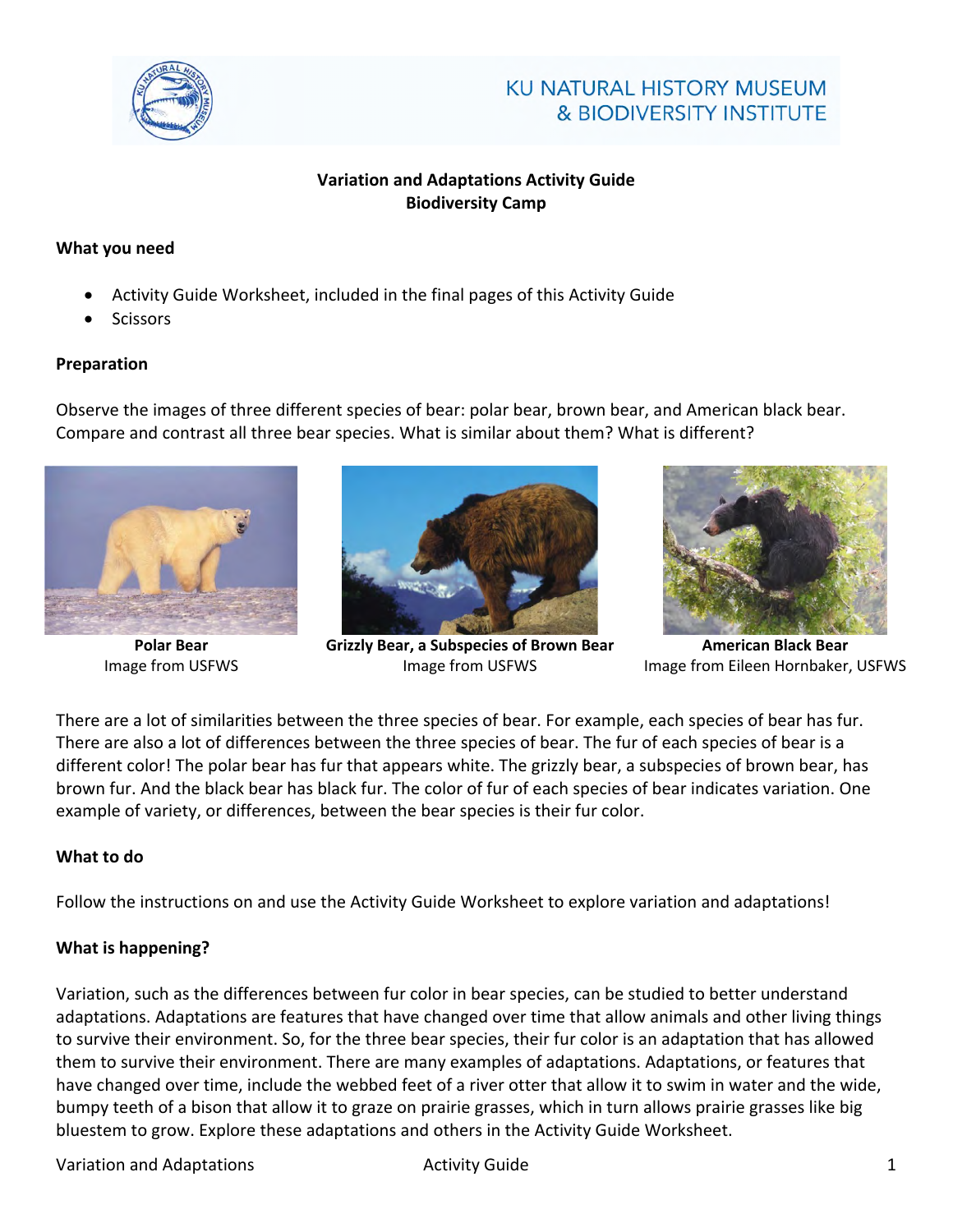

# KU NATURAL HISTORY MUSEUM & BIODIVERSITY INSTITUTE

## **Variation and Adaptations Activity Guide Worksheet Biodiversity Camp**

### **Part 1.**

Review the images of birds, mammals, insects, and plants, and carefully read the description for each image. Then, cut along the dashed lines and cut out the images for use in Part 2.

#### **Birds**



**Great Blue Heron.** The great blue heron has a unique beak shape. It uses its long, sharp beak to spear fish, frogs, and other prey. Its beak shape is an adaptation that allows it to survive its environment.

**Greater Prairie-Chicken.** The greater prairie-chicken forages for food on the ground and uses its beak to eat seeds, grains, and insects, including grasshoppers. The shape of its beak is an adaptation that allows it to survive its environment. Image from Lee Karney, USFWS Image from Dave Menke, USFWS Image from Matt Poole, USFWS



**Wild Turkey.** The wild turkey forages for food on the ground. This food includes acorns from a variety of oak trees. The shape of a wild turkey's beak is an adaptation that allows it to survive its environment.

### **Mammals**



**American Bison.** The American Bison grazes on plants like grasses and uses its wide, bumpy teeth to grind its food. As the bison feeds on grasses, it compacts the soil with its hooves. Its teeth are an adaptation that allow it to survive its environment.

Variation and Adaptations The Control of Activity Guide Worksheet The Control of the Control of The Control of T



**Red Fox.** The red fox has fur that is predominantly red. It also contains specks of brown. It needs this fur to camouflage, or blend in with its surroundings. The fur color of the red fox is an adaptation that allows it to survive in its environment. Image from Ben Edwards, USFWS Image from Lisa Hupp, USFWS Image from Tom Koerner, USFWS



**North American River Otter.** The river otter has webbed feet. It needs these webbed feet to move quickly through water. The webbed feet of a river otter are an adaptation that allow it to survive its environment.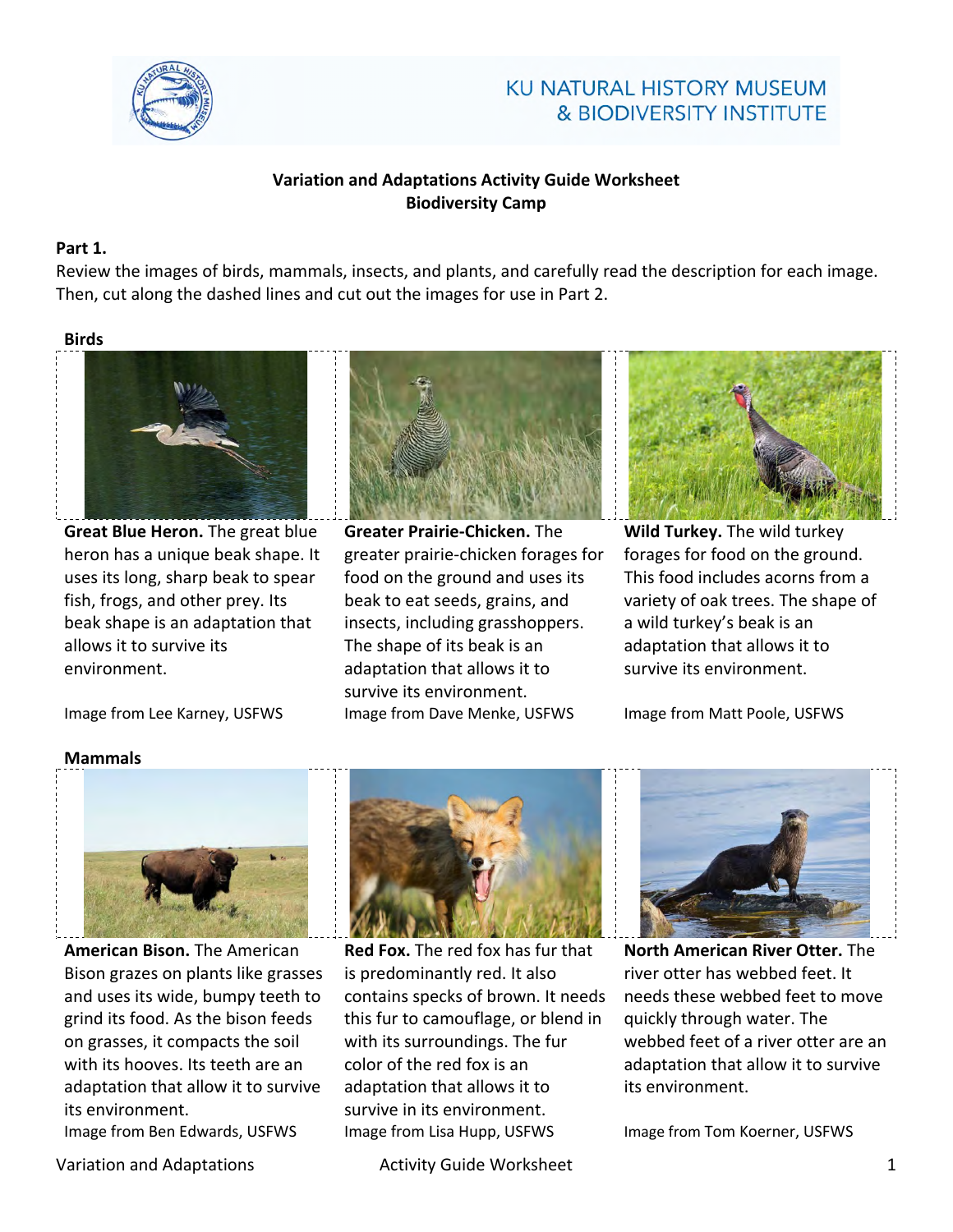



**Dragonflies.** Dragonflies hatch from eggs in water and live there as nymphs. As adults, dragonflies live near water. Dragonflies have several adaptations that allow them to survive in an aquatic environment while young.



**Large-headed Grasshopper.** The large-headed grasshopper lives in grasslands and eats grass. It has special mouthparts, known as mandibulate mouthparts, that allow the grasshopper to bite and chew food. These mouthparts are an adaptation that allow the grasshopper to survive its environment. Image from Sam Stukel, USFWS Image from Alyssa Canova, NPS Image from Insects Unlocked project



Y**ellowjackets.** Yellowjackets have chewing mouthparts. They make paper-like nests by combining chewed-up wood fibers and saliva. Yellowjackets' mouthparts are an adaptation that allow yellowjackets to survive their environment.

at the University of Texas at Austin

#### **Plants**



**Big Bluestem.** Big bluestem is a grass with long, deep roots. It grows well in areas where the soil has been compacted by grazing animals, and it needs fire to grow. Big bluestem is adapted to grazing pressure and fire, which allows it to survive its environment.

Image from Ryan Hagerty, USFWS Image from Sheel Bansal, USGS Image from Ryan Hagerty, USFWS



**Cattails.** Cattails are found in aquatic environments. These plants have a complex root system. They have an air ventilation system that transports air to their roots. Cattails can grow in deep water, even if their roots are completely covered by water. The air ventilation system and root system are adaptations that allow cattails to survive their environment.



**Chinkapin Oak.** Chinkapin oak is a species of oak tree. It is a flowering plant that produces flowers and acorns. The production of flowers and acorns is an adaptation that allows the chinkapin oak to survive its environment.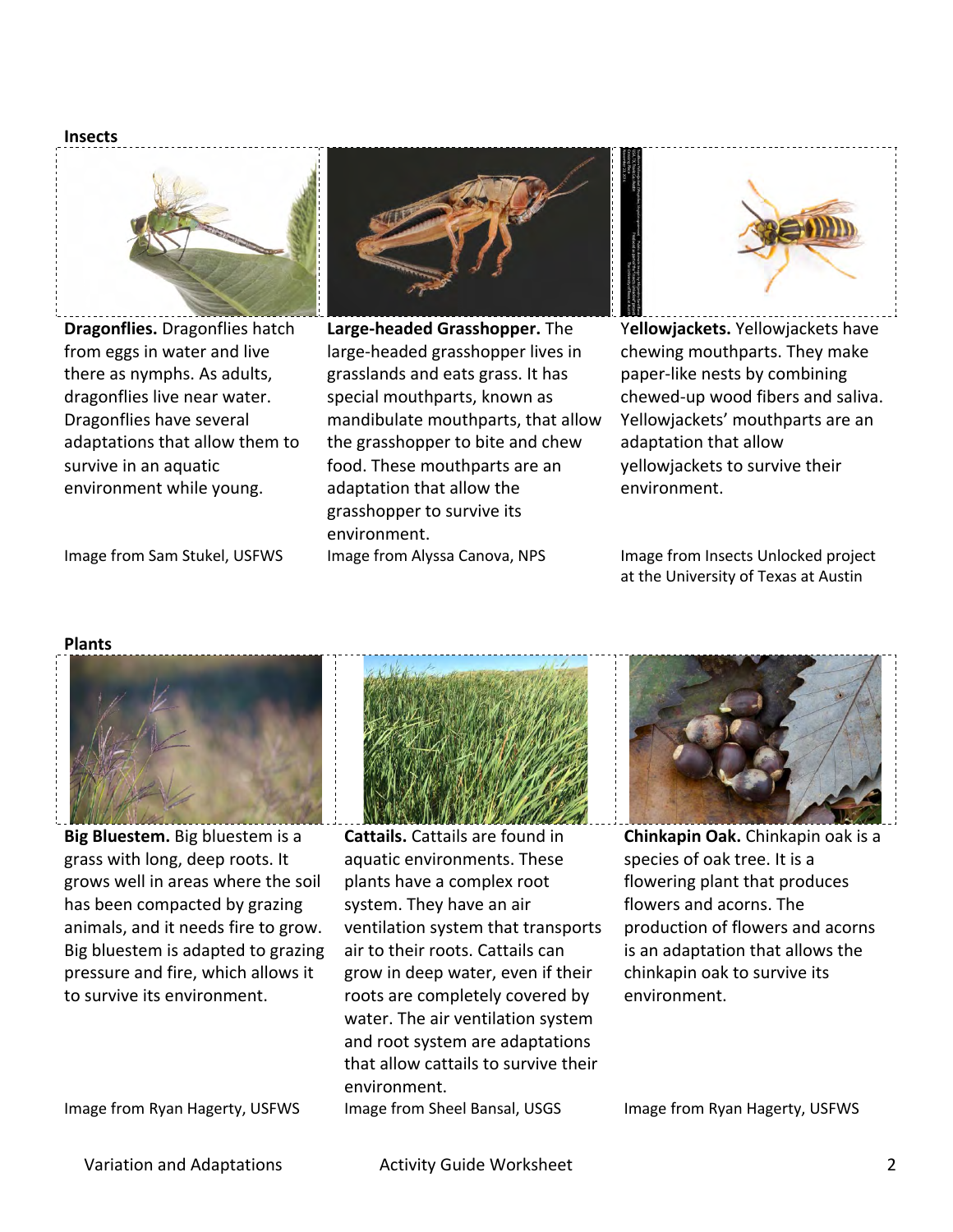## **Part 2.**

**Wetland**

Use the images you cut out from Part 1, and place them in the appropriate environment based on their adaptations by setting the image on top of the picture of the appropriate environment. There are three environments: a wetland, a prairie, and a forest. Place one bird, one mammal, one insect, and one plant in each environment. Hint: Turn the page to start the activity!

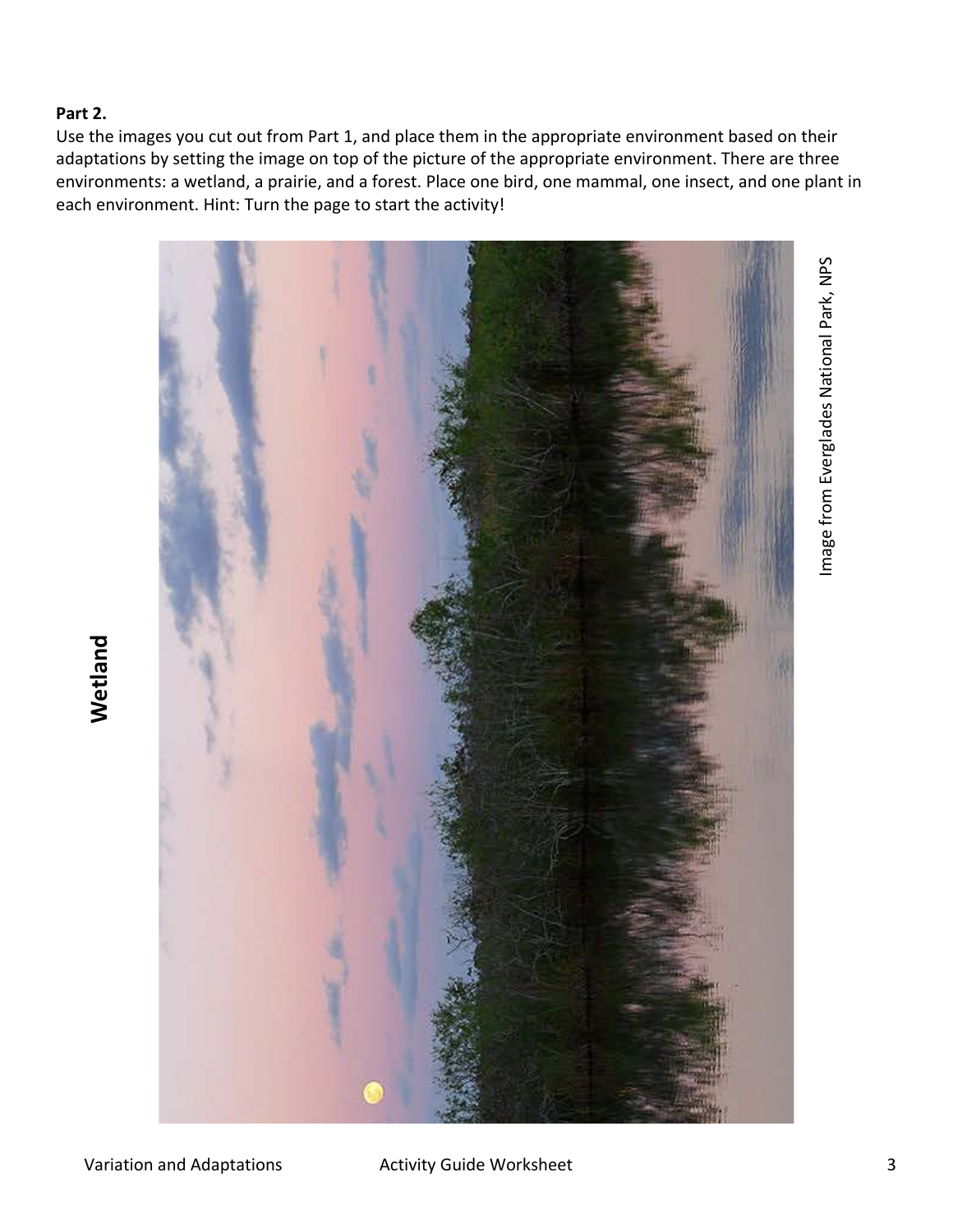